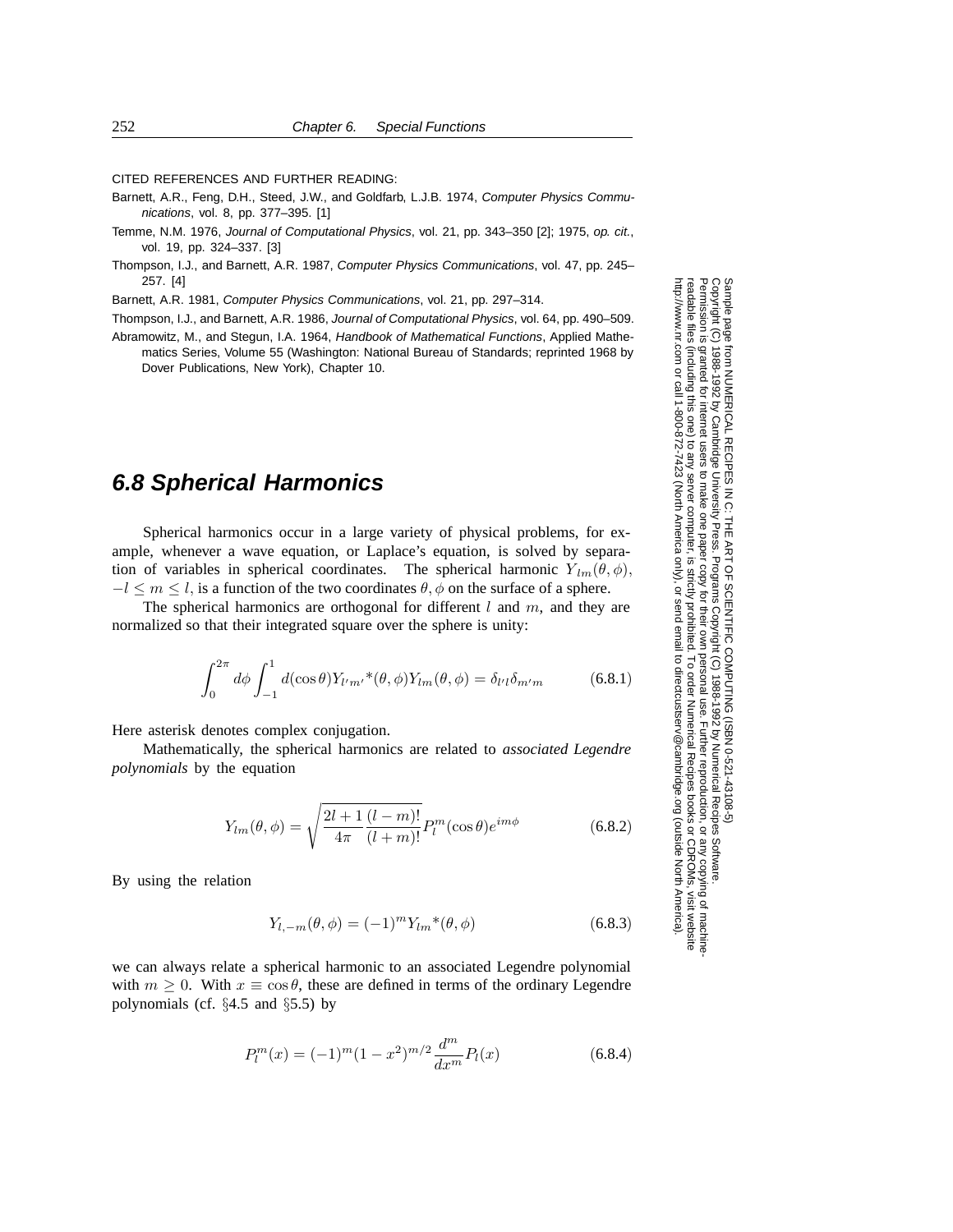The first few associated Legendre polynomials, and their corresponding normalized spherical harmonics, are

| $Y_{11} = -\sqrt{\frac{3}{8\pi}}\sin\theta e^{i\phi}$<br>$P_1^1(x) = - (1 - x^2)^{1/2}$                          |         |
|------------------------------------------------------------------------------------------------------------------|---------|
| $Y_{10} = \sqrt{\frac{3}{4\pi}} \cos \theta$<br>$P_1^0(x) = x$                                                   |         |
| $Y_{22} = \frac{1}{4} \sqrt{\frac{15}{2\pi}} \sin^2 \theta e^{2i\phi}$<br>$P_2^2(x) = 3(1-x^2)$                  |         |
| $Y_{21} = -\sqrt{\frac{15}{8\pi}}\sin\theta\cos\theta e^{i\phi}$<br>$P_2^1(x) = -3(1-x^2)^{1/2}x$                |         |
| $Y_{20} = \sqrt{\frac{5}{4\pi}} (\frac{3}{2} \cos^2 \theta - \frac{1}{2})$<br>$P_2^0(x) = \frac{1}{2}(3x^2 - 1)$ | (6.8.5) |

There are many bad ways to evaluate associated Legendre polynomials numerically. For example, there are explicit expressions, such as

$$
P_l^m(x) = \frac{(-1)^m (l+m)!}{2^m m! (l-m)!} (1-x^2)^{m/2} \left[ 1 - \frac{(l-m)(m+l+1)}{1!(m+1)} \left( \frac{1-x}{2} \right) + \frac{(l-m)(l-m-1)(m+l+1)(m+l+2)}{2!(m+1)(m+2)} \left( \frac{1-x}{2} \right)^2 - \cdots \right]
$$
(6.8.6)

where the polynomial continues up through the term in  $(1 - x)^{l - m}$ . (See [1] for this and related formulas.) This is not a satisfactory method because evaluation of the polynomial involves delicate cancellations between successive terms, which alternate in sign. For large  $l$ , the individual terms in the polynomial become very much larger than their sum, and all accuracy is lost.

In practice,  $(6.8.6)$  can be used only in single precision  $(32-bit)$  for l up to 6 or 8, and in double precision  $(64-bit)$  for l up to 15 or 18, depending on the precision required for the answer. A more robust computational procedure is therefore desirable, as follows:

The associated Legendre functions satisfy numerous recurrence relations, tabulated in [1-2]. These are recurrences on  $l$  alone, on  $m$  alone, and on both  $l$ and  $m$  simultaneously. Most of the recurrences involving  $m$  are unstable, and so dangerous for numerical work. The following recurrence on  $l$  is, however, stable (compare 5.5.1):

$$
(l-m)P_l^m = x(2l-1)P_{l-1}^m - (l+m-1)P_{l-2}^m \tag{6.8.7}
$$

It is useful because there is a closed-form expression for the starting value,

$$
P_m^m = (-1)^m (2m - 1)!! (1 - x^2)^{m/2}
$$
\n(6.8.8)

(The notation n!! denotes the product of all *odd* integers less than or equal to n.) Using (6.8.7) with  $l = m + 1$ , and setting  $P_{m-1}^m = 0$ , we find

$$
P_{m+1}^{m} = x(2m+1)P_m^m \tag{6.8.9}
$$

Equations  $(6.8.8)$  and  $(6.8.9)$  provide the two starting values required for  $(6.8.7)$ for general  $l$ .

The function that implements this is

Permission is granted for internet users to make one paper copy for their own personal use. Further reproduction, or any copyin

computer, is strictly prohibited. To order Numerical Recipes books

or send email to directcustserv@cambridge.org (outside North America).

Sample page from NUMERICAL RECIPES IN C: THE ART OF SCIENTIFIC COMPUTING (ISBN 0-521-43108-5)

Programs Copyright (C) 1988-1992 by Numerical Recipes Software.

g of machine-

or CDROMs, visit website

Copyright (C) 1988-1992 by Cambridge University Press.

readable files (including this one) to any server

http://www.nr.com or call 1-800-872-7423 (North America only),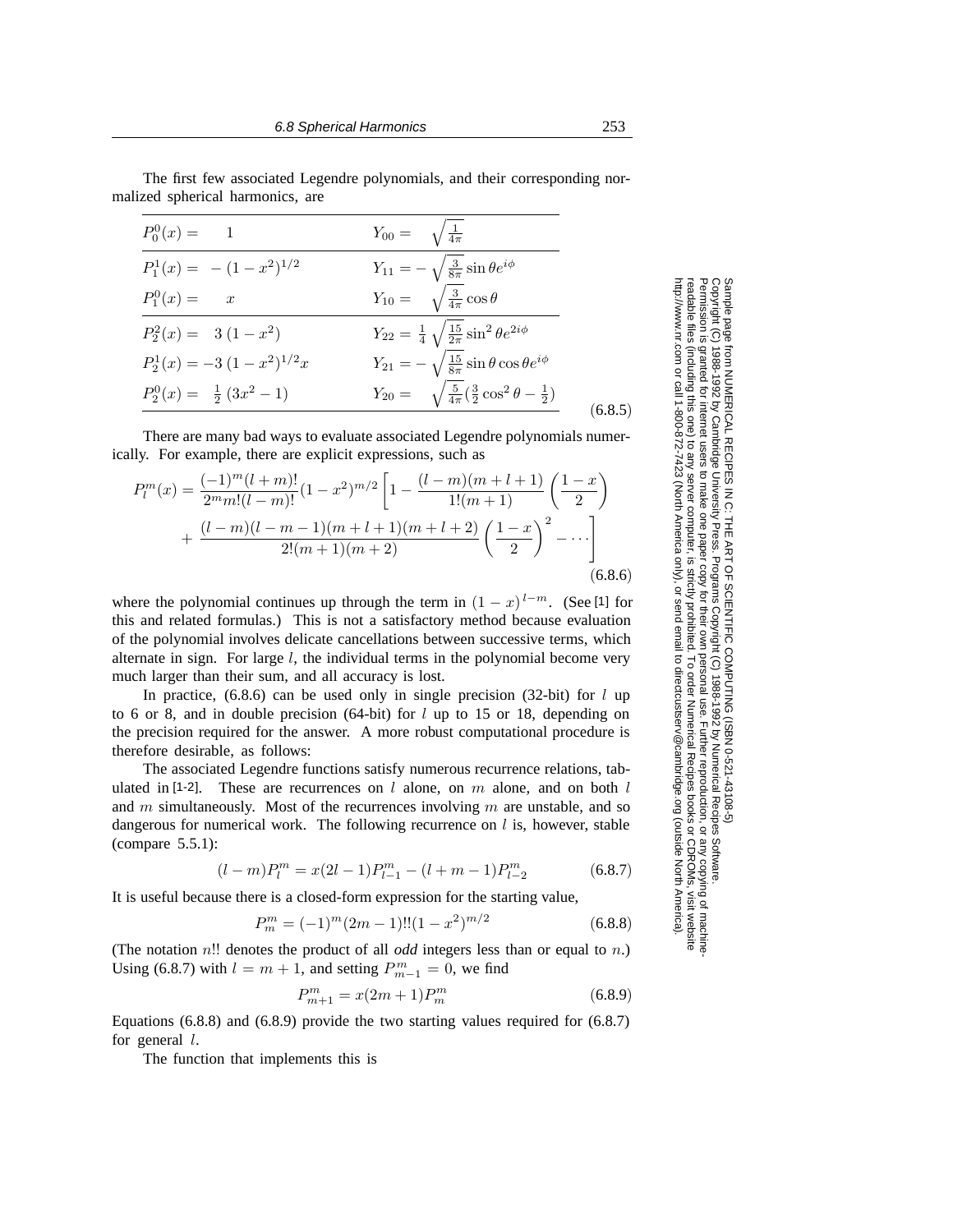#include <math.h>

```
float plgndr(int l, int m, float x)
Computes the associated Legendre polynomial P_l^m(x). Here m and l are integers satisfying
0 \leq m \leq l, while x lies in the range -1 \leq x \leq 1.
{
    void nrerror(char error_text[]);
    float fact,pll,pmm,pmmp1,somx2;
    int i,ll;
    if (m < 0 || m > 1 || fabs(x) > 1.0)nrerror("Bad arguments in routine plgndr");<br>
pmm=1.0;<br>
Compute P_m^m.
    if (m > 0) {
        somx2=sqrt((1.0-x)*(1.0+x));
        fact=1.0;
        for (i=1;i<=m;i++) {
            pmm *= -fact*somx2;
            factor + = 2.0;}
    }
    if (l == m)
    return pmm;<br>else {
    else { \qquad \qquad \text{Compute } P_{m+1}^m.pmmp1=x*(2*m+1)*pmm;
        if (1 == (m+1))return pmmp1;<br>else {
        else { Compute P_l^m, l > m + 1.
            for (ll=m+2;ll<=l;ll++) {
                pll=(x*(2*ll-1)*pmmp1-(ll+m-1)*pmm)/(ll-m);
                pmm=pmmp1;
                pmmp1=pll;
            }
            return pll;
        }
    }
}
```
## CITED REFERENCES AND FURTHER READING:

Magnus, W., and Oberhettinger, F. 1949, Formulas and Theorems for the Functions of Mathematical Physics (New York: Chelsea), pp. 54ff. [1]

Abramowitz, M., and Stegun, I.A. 1964, Handbook of Mathematical Functions, Applied Mathematics Series, Volume 55 (Washington: National Bureau of Standards; reprinted 1968 by Dover Publications, New York), Chapter 8. [2]

Permission is granted for internet users to make one paper copy for their own personal use. Further reproduction, or any copyin Copyright (C) 1988-1992 by Cambridge University Press.Programs Copyright (C) 1988-1992 by Numerical Recipes Software. Sample page from NUMERICAL RECIPES IN C: THE ART OF SCIENTIFIC COMPUTING (ISBN 0-521-43108-5) g of machinereadable files (including this one) to any servercomputer, is strictly prohibited. To order Numerical Recipes booksor CDROMs, visit website http://www.nr.com or call 1-800-872-7423 (North America only),or send email to directcustserv@cambridge.org (outside North America).